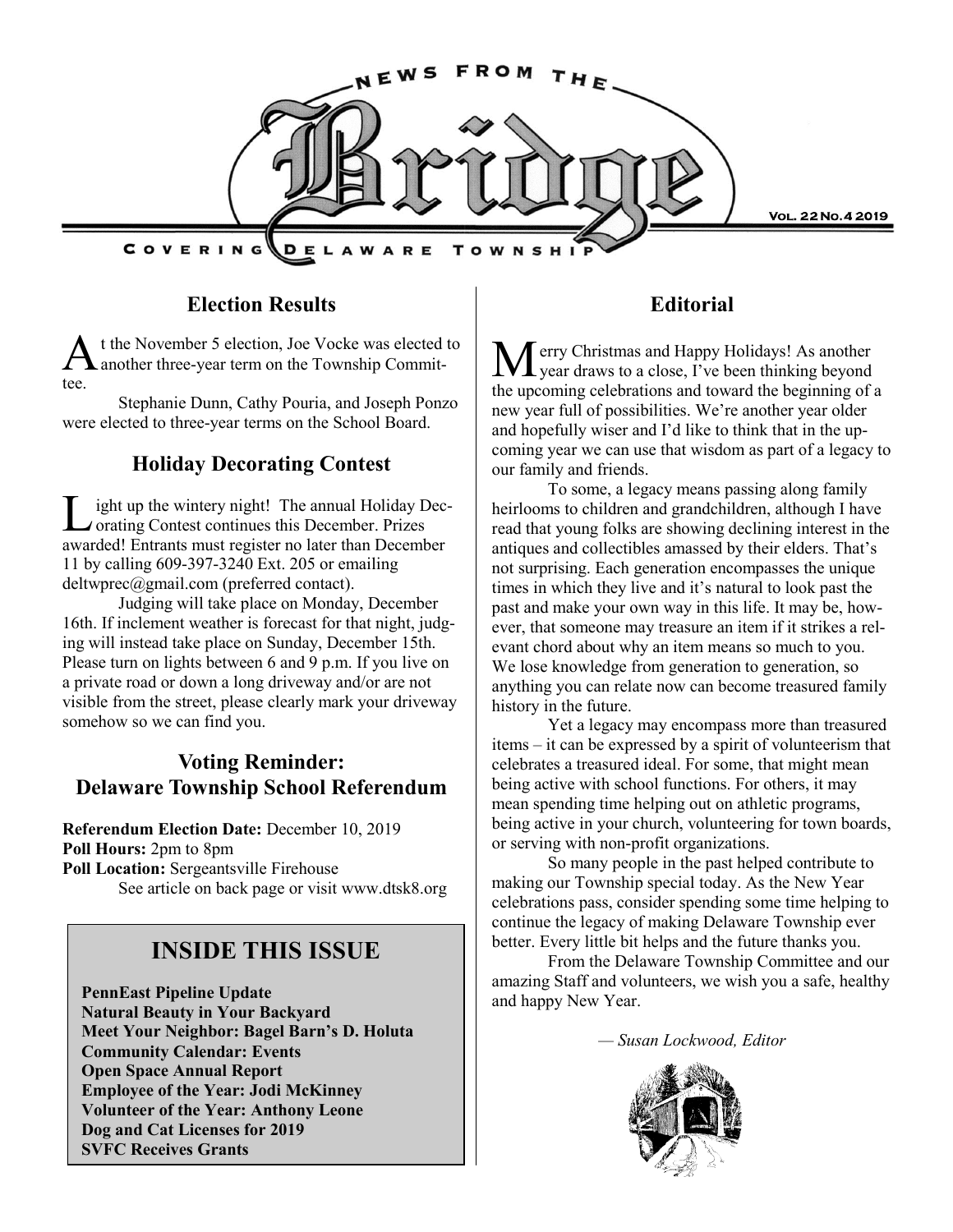# **Meet Your Neighbor: Bagel Barn and Deli's Daniella Holuta**

*by Russ Lockwood*

**J** ust south of the blinking light in Sergeantsville on Rt. 523 sits the Bagel Barn & Deli owned and over Rt. 523 sits the Bagel Barn & Deli owned and overseen by Daniella Holuta, an enthusiastic entrepreneur with a passion for fresh food. Opened in May of 2018, the Bagel Barn required a year of renovations to turn the former Maresca butcher shop into an inviting deli serving up sandwiches, cooked breakfast and lunches, homemade soups, coffee, gelato, kombucha, and a wide variety of packaged snacks.

Before opening the Bagel Barn, Daniella had been managing a marketing department for a company in northern New Jersey. When her parents, Walter and Mary, found the shop, she decided to go all in, quit her job, and follow her passion.

"I've been cooking all my life," she noted. "I have many fond memories of cooking with my grandparents and experimenting with different ways to prepare dishes."

For example, she adapted her grandmother's recipe for homemade chicken noodle soup with garlic, thyme, and other spices for additional flavor. She makes everything from scratch, including the broth -- no packaged stock here.

"I like to bring that family feel to the dishes, where you get quality and freshness," she explained. "I'm constantly trying to innovate the menu, especially by listening to customers."

That innovation extended to at least one type of new cream cheese offering: horseradish and bacon. The request surprised her, and she experimented with the recipe to include additional spices, but the resulting spread became very popular. Like all the other flavored cream cheese, such as the seasonal pumpkin cream cheese, she adds fresh ingredients to the base cream cheese mixture.

For those looking forward to the holidays, she's planning to add cranberry cream cheese and eggnog cream cheese flavors, and possibly gingerbread gelato.

The addition of a gelato machine proved an innovation fraught with supplier delays. While now in operation, what was supposed to arrive for summer showed up in the fall, missing the prime season.

That challenge was one of many she faced. Opening a deli is not for the faint of heart. According to a 2016 study by Bureau of Labor Statistics, while about 15% of food service businesses fail to survive their first year in business, about 30% fail in their second year. So far, Bagel Barn is going strong with strong and growing customer support.

Daniella's already survived one challenge -- a one-day notice by her Newark-based bread supplier that her deli was too far away for delivery. She didn't panic -

- she lined up a half dozen replacements, sampled their wares, and picked a Bound Brook-based bakery with the best-tasting bread.

She counts herself fortunate to have an experienced manager in Donna and experienced employees Heather, Maria, and Bobbi. Daniella routinely works 70 hours a week with cooking, payroll, supplies, and the joy of talking to customers as well as seeing if she can incorporate their suggestions into her menu.

For the colder weather, she's added heartier fare, including homemade chili with a twist of sour cream and topping of cheddar cheese. She's also considering adding healthier snack spreads, such as hummus, to see how customers respond.

"Thank you for welcoming us," she noted with gratitude. "The town has a friendly vibe and it's comforting to become part of the community."

### **Volunteers Needed**

 $\overline{\mathbf{D}}$ elaware Township depends upon the interests, talents, and expertise of its volunteers. While elected officials and Township employees are the most visible face of town government, volunteers staff numerous committees that help guide the important decisions that affect the present and future of Delaware Township.

If you would like to volunteer, now is the time to express your interest. Citizen boards include: Agricultural Advisory Committee, Board of Adjustment, Board of Health, Environmental Commission, Flood Hazard Mitigation Committee, Historical Advisory Committee, Open Space Committee, Planning Board, Quarry Compliance Committee, Recreation Commission, and the Shade Tree Commission.

The Newsletter is also looking for volunteers. In addition, the Delaware Township Fire Company is constantly on the lookout for help.

Please visit the Township website at www.DelawareTwpNJ.org There are descriptions of the various boards along with current members and minutes listed under the "Government" tab. To obtain a volunteer form scroll down to Forms, Permits and Licenses under the Government tab and then scroll down further to Citizen Leadership Form under Office of the Clerk. Forms may also be picked up at the Clerk's Office in the Municipal Building.

The completed forms should be mailed to Jodi McKinney, PO Box 500, Sergeantsville NJ 08557 or they may be brought to the attention of the Township Committee for appointments in December with terms starting in January.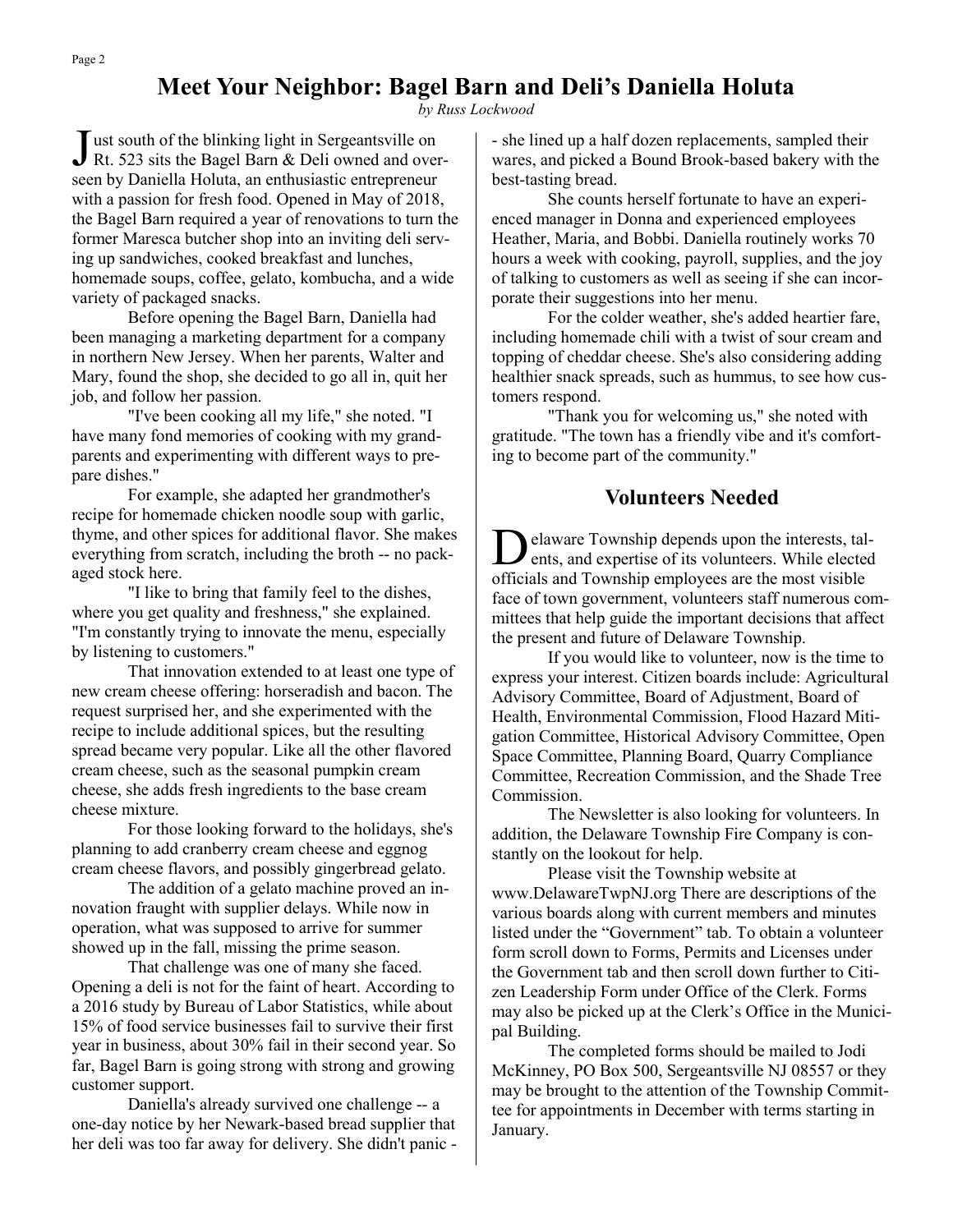### **Employee of the Year: Jodi McKinney**

The Township Committee selected Jodi McKinney,<br>Township Clerk, as its 2019 Employee of the year. he Township Committee selected Jodi McKinney, Ms. McKinney became Municipal Clerk and Registrar for Delaware Township in 2016. She loves working in Delaware Township because it is a great, friendly, small Township with incredibly wonderful residents.

Jodi began her career as a consultant, and then spent many years in Higher Education. She left Higher Education to take an Administrative Position with Flemington Borough. Within one month of starting in Flemington, she was asked if she'd like to become the Acting Municipal Clerk and take the classes to become a Registered Municipal Clerk. She did and thus began her career in Government.

She is currently working on achieving the next level of Registered Municipal Clerk (RMC) and will be advancing to become a Certified Municipal Clerk (CMC) by the end of November 2019. She has been taking classes and working on completing the CMC degree for the last two years.

When not working, Jodi is an avid reader, and loves travel and adventure. She also loves to try new things and says she would like to try skydiving next.

Jodi says, "It has been a great honor and privilege to work with the personnel and residents of the Township of Delaware."

### **Hunterdon County Parks Family Nature Club: Candles at Christmas and Wonder of Winter**

O n Sunday, December 8, from 2:00 pm to 3:30 pm, celebrate Candles at Christmas at Echo Hill Park. It's for ages 4 through adult and the cost is \$8 per person.

On Sunday, January 12, from 1pm to 2:30pm, join local naturalist Debra Reed to learn about wild animals in the winter. It's for ages 4 through adult and the cost is \$3 per child while accompanying adults attend for free.

### **Coat Drive at Office of the Hunterdon County Prosecutor**

If you have gently worn or new coats and wish to do-<br>hate them to a good cause, the Hunterdon County Pr nate them to a good cause, the Hunterdon County Prosecutor's Office is collecting them through December 31 at its office on the second floor of the Hunterdon County Justice Complex.

For more information, call Asst. Prosecutor Kelly Daniels at 908-788-1129.

### **Volunteer of the Year: Anthony Leone**

The Township Committee selected Anthony Leone,<br>Sergeantsville Farmers Market Coordinator, as its he Township Committee selected Anthony Leone, 2019 Volunteer of the year. Mr. Leone became interested in farming at about age 13. His family belonged to a Community Supported Agriculture farm for many years and he distinctly remembers asking how kale plants grew. He searched the internet and doublechecked his information in person at the farm. The neat rows and abundance convinced him this was something he wanted to do. He started a garden and grew from there.

When the Sergeantsville Farmers Market Coordinator's position fell vacant, he leapt at the opportunity to bring residents and farmers together at the Sergeantsville Green. It's nice to see people getting together, talking, sharing stories, and having a good time. He'd like to thank the vendors, musicians and everyone in the community who came out and supported the Market.

Anthony believes Delaware Township offers one of the best places to live in New Jersey, in part because of the Township's support for maintaining and preserving farmland and open space. When not working at the Market, he's restoring an old Ford Bronco.

As for 2020, he hopes to increase the number of vendors as well as have two special events -- one in the spring and fall. He's seeking to incorporate more children's programs so they become involved in their community and understand the importance of agriculture.

### **SVFC Receives Two Grants**

Ed Fleming, Chief of the Sergeantsville Volunteer<br>Fire Company (SVFC), Rich Madden, President, Fire Company (SVFC), Rich Madden, President, and Shawn Warren, Grant Manager, announced that the SVFC successfully won two grants from the Federal Emergency Management Agency.

One is for an \$86,000 Staffing Adequate Fire Emergency Response (SAFER) grant to hire a recruiter to help with outreach (videos, mailings, social media) to find new SVFC members and to help maintain existing members.

The second is the Assistance to Firefighters Grant (AFG) for \$93,000. The National Fire Protection Agency establishes allowable lifetimes for firefighting equipment. For example, the self- contained breathing apparatus (also known as SCOT packs) the fireman use, can only be used for 15 years. This year, SVFC's SCOT packs were set to expire. The grant money will pay for the 15 new packs needed by the SVFC.

The Township Committee expressed its thanks to the SVFC for applying for these grants and for all that it does to protect our residents.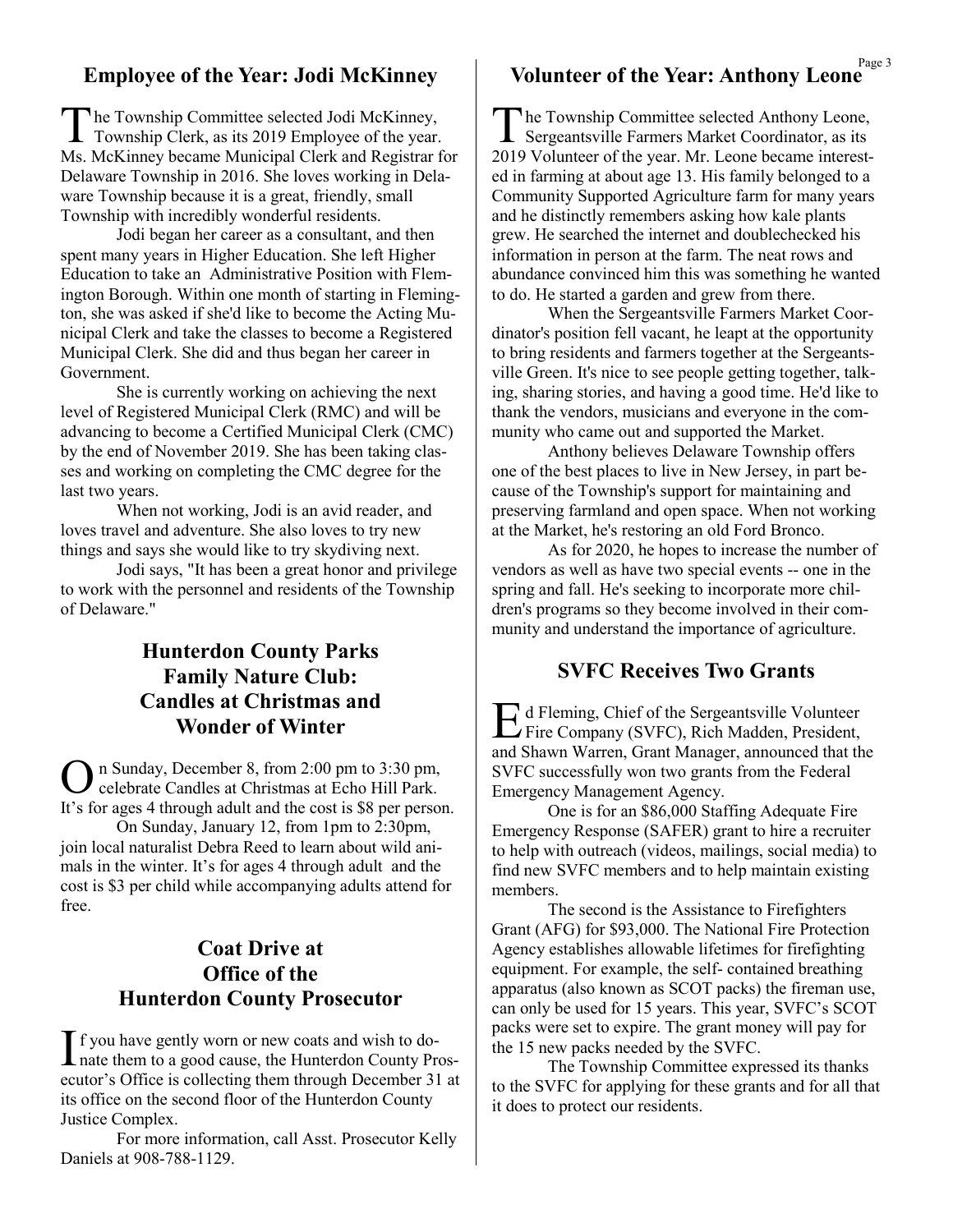# **Recap for 2019 Delaware Township Historical Society <b>Adult and Teen Recreation**

O ur Reading School has been our big project this year. We have held several workdays to initiate the renovation of the school. In addition to our regular members, special mention should be made of non-members who supported this endeavor. They include the extended Davis family and the following individuals: Tony Szwed, Brian Smith, and Jody Williams. Thanks to all who have participated! Please watch for future scheduled workdays and come join us.

We co-sponsored many programs in 2019 and hope you were able to attend at least some of them, as they were great fun and very well received.

In February: 'It Makes A Village' was our introductory program to the Hunterdon 300th theme — 'The Hamlets & Villages of Hunterdon County.'

In April: Our annual DTHS History Hike was an all-day lollipop! We had four mini tours of Raven Rock & Rosemont in the morning and Sand Brook and Locktown in the afternoon, with a break for lunch at our historic Sergeantsville Inn.

In June: Walking tour of Stockton and special theme event at Headquarters Farm with docents in period costumes taking us back to the 18th century.

In September: Walking tour of Sergeanstville and our team trounced the opposition team in a county-wide 'History Bowl' contest.

Please note there will not be a Christmas gathering at Headquarters Farm this year.

Thanks again for everyone's support and your renewal of membership for 2020. Please mail your dues [individual \$25 / family \$35 / supporting \$50 / business \$100 ] to: DTHS / Box 149 / Sergeantsville, NJ 08557.

# **Pipeline Update**

By now, residents may have read that the Department<br>of Environmental Protection (DEP) denied the perof Environmental Protection (DEP) denied the permit for the PennEast pipeline. That denial was not based on a review, but instead was based on the court decision that stated that a private entity could not take land through eminent domain from the State of New Jersey. Because so much of the pipeline was planned to go through lands that had been preserved with State money, the DEP concluded that it could not review PennEast's application because PennEast did not have the right to site the pipeline through those preserved lands.

Also, on November 5, the US Court of Appeals for the Third District denied PennEast's request for a rehearing on the matter of taking state land.

While that should be good news, it is unclear what will happen next, but with billions of dollars in future profits, PennEast is unlikely to give up the project.

Delaware Township residents have the following relational opportunities for adults and teens in the elaware Township residents have the following rec-DTS gymnasium and/or cafeteria now and continuing through the end of the school year 2020:

**Adult Co-Ed Soccer:** Monday nights 7 to 10 p.m. **Adult Men's Basketball:** Tuesday and Thursday nights 7 to 10 p.m.

**Adult Co-Ed Volleyball:** Wednesday nights 7 to 10 p.m. **Teen Co-Ed Volleyball or Basketball:** Friday nights 7 to 9 p.m.

All skill levels are welcome. Everyone will be required to complete a waiver prior to participation. There are no activities when school events are scheduled and/or when school is closed for holidays, early dismissals, or inclement weather. Check www.dtsk8.org for a calendar of scheduled school closings. Parents of participating teens must take turns chaperoning teen activities.

### **Great Crate Race**

Searching for a great holiday gift? Consider a Crate<br>Package for the 2020 Race on July 4th. Participation Package for the 2020 Race on July 4th. Participation in this annual event is a wonderful family activity. You can review crate information at www.soapboxderby.org (this is the national sanctioning body and they offer crate kits).

The Race Committee requests that any former participant who no longer races consider making that crate available to another interested family. Contact Steve Smotrich (908-255-5358) or Kathleen Herman (908-399-4164) if you have a crate to share.

### **Seasonal Ice Skating Rink**

The Recreation Commission is working with the Dela-<br>ware Township School Board of Education to reopen he Recreation Commission is working with the Delathe seasonal ice rink at the School. Please cooperate, winter weather. Check the Township website for updated information.

### **St. Baldrick's Wrap-up Report**

A HUGE thank you to all who participated in making<br>the 7th Annual St. Baldrick's Head-Shaving Event HUGE thank you to all who participated in making and Auction in Sergeantsville the most successful yet! It is truly heartwarming to witness the selfless, caring spirit of so many people. A record number of those caring people raised an amazing \$67,000 on September 29th for the most promising childhood cancer research.

If you missed this year's event, please mark your calendar for the 8th Annual St. Baldrick's Head-Shaving Event and Auction to be held at Sergeantsville Fire House on September 27, 2020.

Page 4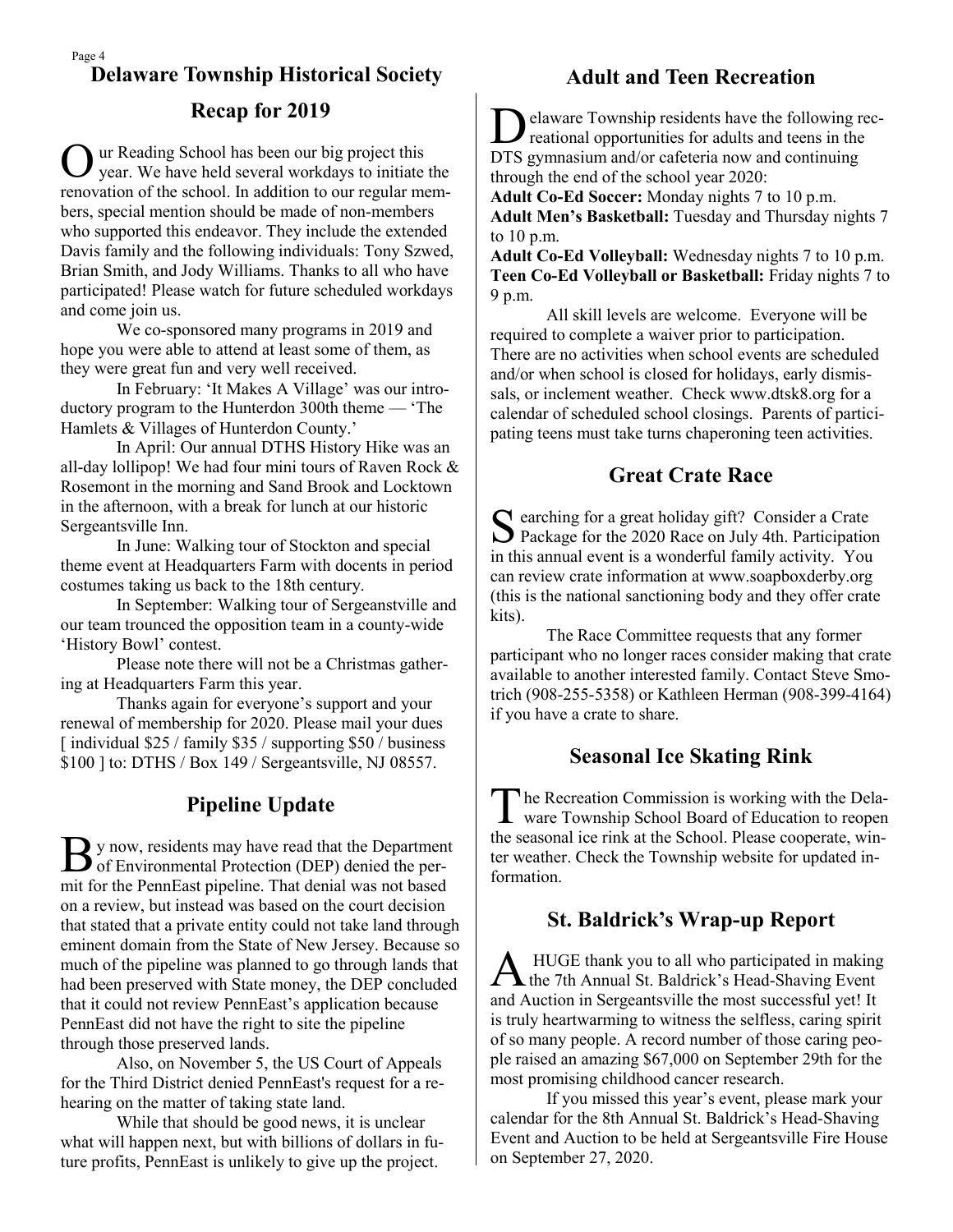### **Natural Beauty in Our Backyards**

*By Dr. Roger R. Locandro*

H ave you noticed how beautiful it has been this fall here in Delaware Township? That is not an acciave you noticed how beautiful it has been this fall dent. Our soils, geologic history, and glaciation make a profound difference to what makes our home special.

If you want to experience some of the best natural scenery in New Jersey, drive north through Delaware Township along the magical Delaware River up to High Point in Sussex County. During the fall this has some of the best fall color in the world! Not to mention the diversity of geological forms and the beauty of the river.

Now, as for the sustainability of our beautiful environment: When you cut your lawns, including that one last cut in the fall, be sure to mow at 3.5 to 4 inches, no lower. Also, do not remove lawn clippings. Leave them, and don't remove fallen leaves from your lawns, paths, and fields, either. Instead chop them up with your mower and leave them. Chopping is particularly helpful with maple leaves and their dense mats on the ground.

These are important links to the sustainability of plant systems: the nutrients contained in this year's grass and leaves are next year's source of healthy lawns and fields.

I recently met someone from the township who mentioned throwing away 15 large plastic bags of leaves and grass. In addition to the environmental clutter of plastic bags, how much commercial fertilizer would have to be used to replace the lost natural nutrients in those bags? Remember, our forests and the natural fields use no commercial fertilizer. Let's give thanks for the natural beauty we have in our backyards.

### **Recycling Reminders**

Per the survey conducted by the Township, 83% of<br>Delaware Township residents have Republic Ser-Delaware Township residents have Republic Services for residential waste disposal. More research about garbage service is being conducted. If you have a different hauler, please check with them about their recycling policies. If you cannot access the internet, contact Kathy Klink – 609-397-3240 ext. 208

According to the website for Republic Services, (recyclingsimplified.com) here's how it wants recycling materials:

**Paper:** clean, dry, paper only – no plastic liners **Cardboard:** break down and flatten

**Metal cans:** remove labels (paper and plastic), clean out residual material

**Plastic containers:** opening is smaller than body; plastic cannot be 'poked' through

**No mixed materials:** separate out what can be recycled Do **NOT** put your recycling into a plastic bag and then into the recycling bin!

# **Open Space Annual Report**

*By Coordinator Katherine Fullerton*

It has been another exciting year for Farmland and Open Space Preservation in Delaware Township. **L** Open Space Preservation in Delaware Township. The year started out with the State Agriculture Development Committee (SADC) preserving a farm adjacent with Kingwood Township.

The Township applied for State Green Acres funding for the preservation of property with D&R Greenway. We are still waiting for an official response to the application.

In May, the Open Space Committee was heartened by the SADC's decision to allow the preservation of properties within the proposed PennEast location. However, later in the summer, the Attorney General's office rescinded that decision, due to the PennEast refiling of a permit request with DEP. Even though DEP denied the permit request again, the Attorney General's office has not changed its position on preservation in the potential PennEast location.

At the end of October, the SADC closed on the Bellsflower Farm in Delaware Township. The County and Township staff are working to finalize the preservation of a third farm, while a fourth is anticipated to be completed in the spring. The County received a new application for preservation of a farm in Delaware Township at the end of September, and so the preservation cycle continues.

### **A Cryptogram for the New Year**

S olve the puzzle below by replacing each number with a letter of the alphabet. The solution is a quote by a  $\Box$  a letter of the alphabet. The solution is a quote by a famous person. Unused letters are blacked out and all vowels are provided to give you a head start.

|    | A | B |   | С     | D | E | F.                                         |   | G | H  |  | $\mathbf{I}$ | T |   | К | L                                                   | M |  |
|----|---|---|---|-------|---|---|--------------------------------------------|---|---|----|--|--------------|---|---|---|-----------------------------------------------------|---|--|
| 20 |   |   |   |       |   | 5 |                                            |   |   | 12 |  |              |   |   |   |                                                     |   |  |
| N  |   | O | P |       | Q | R | S                                          | т |   | U  |  | V            | W | X |   | Y                                                   | Ζ |  |
|    |   | 1 |   |       |   |   |                                            |   |   | 14 |  |              |   |   |   |                                                     |   |  |
|    |   |   |   |       |   |   |                                            |   |   |    |  |              |   |   |   |                                                     |   |  |
|    |   |   |   |       |   |   | 3 5 18 1 16 19 5 24 1 4 5 5 23             |   |   |    |  |              |   |   |   |                                                     |   |  |
|    |   |   |   | — — ' |   |   | 26 20 23 23 22 20 7 25 22 1 14 3 13 1 22   |   |   |    |  |              |   |   |   |                                                     |   |  |
|    |   |   |   |       |   |   | 20 7 25 22 1 14 18 26 20 16 16 6 1 3 15    |   |   |    |  |              |   |   |   |                                                     |   |  |
|    |   |   |   |       |   |   | 20 7 12 7 19 12 7 10 12 17 16 5 26 1 18 24 |   |   |    |  |              |   |   |   |                                                     |   |  |
|    |   |   |   |       |   |   |                                            |   |   |    |  |              |   |   |   | 20 8 20 12 7 18 24 25 12 6 6 12 10 14 16 24 12 5 18 |   |  |
|    |   |   |   |       |   |   | 26 5 16 5 7 4 5 16 16 5 3                  |   |   |    |  |              |   |   |   |                                                     |   |  |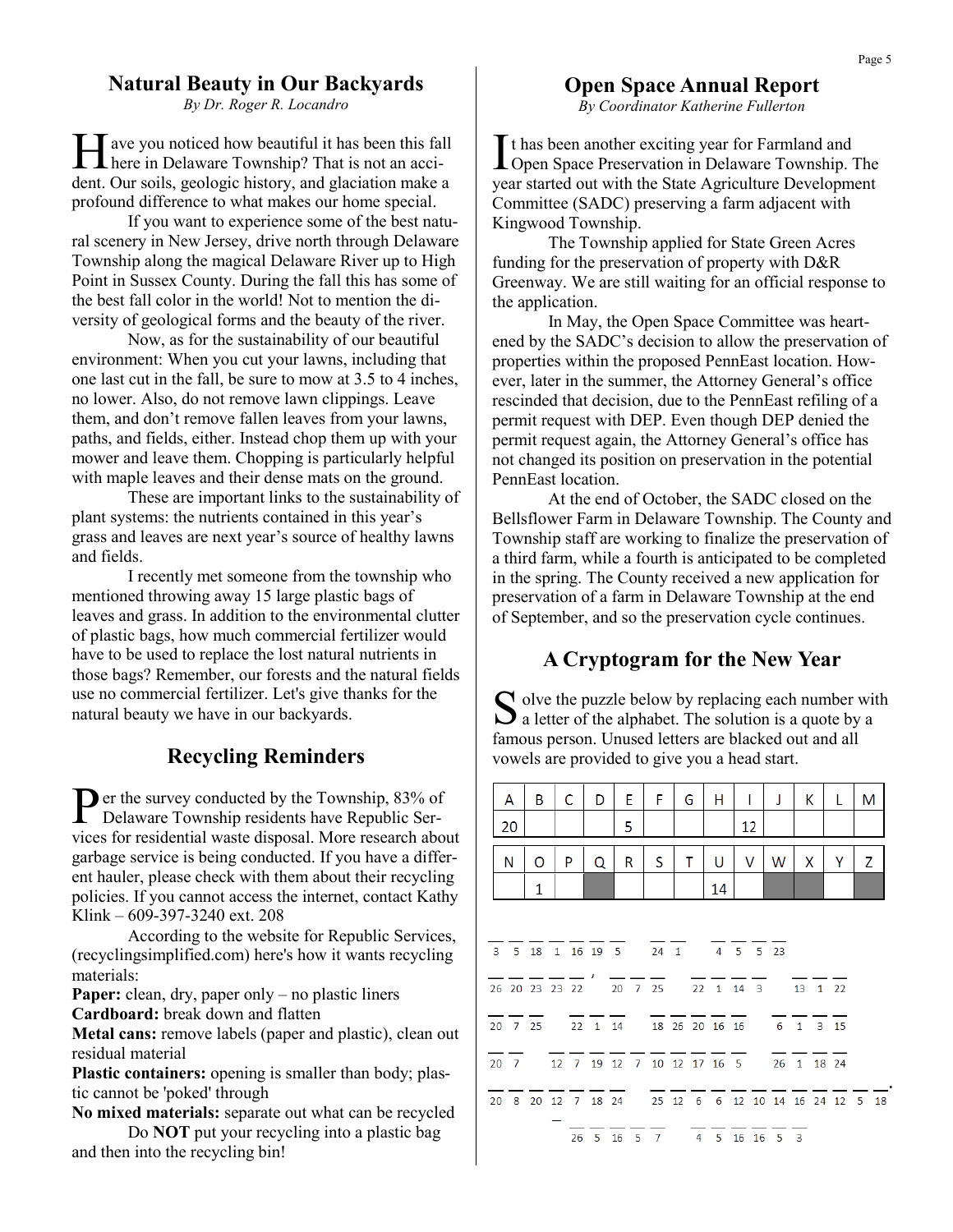# **Community Calendar**

Township Offices closed: **December 25:** Christmas **January 1:** New Year's Day **January 20:** Martin Luther King Day **February 17:** President's Day **Township Committee:** 7:30 p.m. 2nd & last Monday - 12/9, 12/23, 1/13, 1/27, 2/10, 2/24, 3/9 **Township Committee Special Meeting:** Reorganization meeting for new year at 6:30 p.m. **Planning Board:** 7:30 p.m. 1st Tuesday - 12/3, 1/7, 2/4, 3/3 **Board of Health:** 7:30 p.m. 1st Monday - 12/2, 1/6, 2/3, 3/2 **Open Space Committee:** 7:30 p.m. Monday - 12/16, Tuesday 1/21, 2/18 **Agricultural Advisory Committee:** 7:00 p.m. 1st Tuesday - 12/3, 1/7, 2/4, 3/3 **Board of Adjustment:** 7:30 p.m. 2nd Thursday - 12/12, 1/9, 2/13 **Recreation Commission:** 7:30 p.m. 1st Monday - 12/2, 1/6, 2/3, 3/2 **Environmental Commission:** 7:30 p.m. 3rd Wednesday - 12/18,1/15, 2/19 **D.T.M.U.A.:** 7:30 p.m. 1st Thursday - 12/5, 1/2, 2/6, 3/5 **Shade Tree Commission:** 7:30 p.m. 4th Thursday - 12/26, 1/23, 2/27 **Historic Advisory Committee:** 7:30 p.m. 2nd Wednesday - 12/11, 1/8, 2/12 **Newsletter Committee:** Quarterly

**Recycling Depot:** Open every weekday from 8 a.m. to 3 p.m. at the Township Garage on Rt. 523. Call Recycling Coordinator Kathy Klink at 609-397-3240 Ext. 208 with any questions.

# **Important Reminder from the Tax Collector**

The Tax Collector would like to remind residents t<br>make sure they sign their checks for taxes and to he Tax Collector would like to remind residents to not post-date their checks. The tax office cannot hold funds and the bank will not accept post-dated checks.

For information about State Property Tax Relief Programs, including eligibility criterion and potential deduction or credit amounts, please visit the Division of Taxation's website at https://www.state.nj.us/treasury/ taxation/relief.shtml

# **Delaware Township School News**

 $\overline{D}$ elaware Township School opened with new excitement and some changes on Sept. 4th. The main office has relocated to the front of the building, offering added security measures for the students. There are new opportunities for students as well across the curriculum.

A new climbing wall was installed in the gym for students to participate in during their Phys. Ed. classes, and 6th grade students interested in dance are participating in an Artist in Residence program with Roxey Ballet. Both the wall and residency are the courtesy of grants to the school.

Students in grades 6 through 8 are now receiving instruction in Financial Literacy as mandated by the state of NJ to learn about money management for a better future. The Applied Technology and Coding curriculum continues to expand. All students are learning about mindfulness, self-calming practices, to help them be ready to learn in all grade levels. The school is setting a goal to help parents get their students to school, and on time, each and every day. The early hours of the school day set the children up for success.

There are two full day preschool classrooms this year to fulfill a community demand for early education for our smallest residents.

The district has been given approval to conduct a Referendum on December 10th for a number of essential facility projects; if successful the State will contribute 40% of the cost of the projects. Please visit the school website dtsk8.org for further details. DTS invites the community to actively participate in the education of our Township's upcoming leaders of tomorrow!

# **Report on March On Litter**

arch on Litter was held October 12, 2019. What a great day. The weather was perfect and the participants were enthusiastic.

Here are our results. We covered 14.85 miles and collected 16 bags trash; 24 bags recycling (as compared to 6 in 2018);4 tires; Pipes - 2 metal, 2 plastic; 2 metal stakes; plywood; and one broken decorative mirror. Thanks to all the kids and adults who participated.

### **Senior Yoga**

Join Senior Yoga classes on Mondays at 9:30am (level<br>and 11am (all levels) at the Town Hall. For more infor<br>mation, call Hunterdon County Senior Health and Fitness oin Senior Yoga classes on Mondays at 9:30am (level 1) and 11am (all levels) at the Town Hall. For more infor-Eleanor Langeveld at 908-284-6128. \$4 fee per class.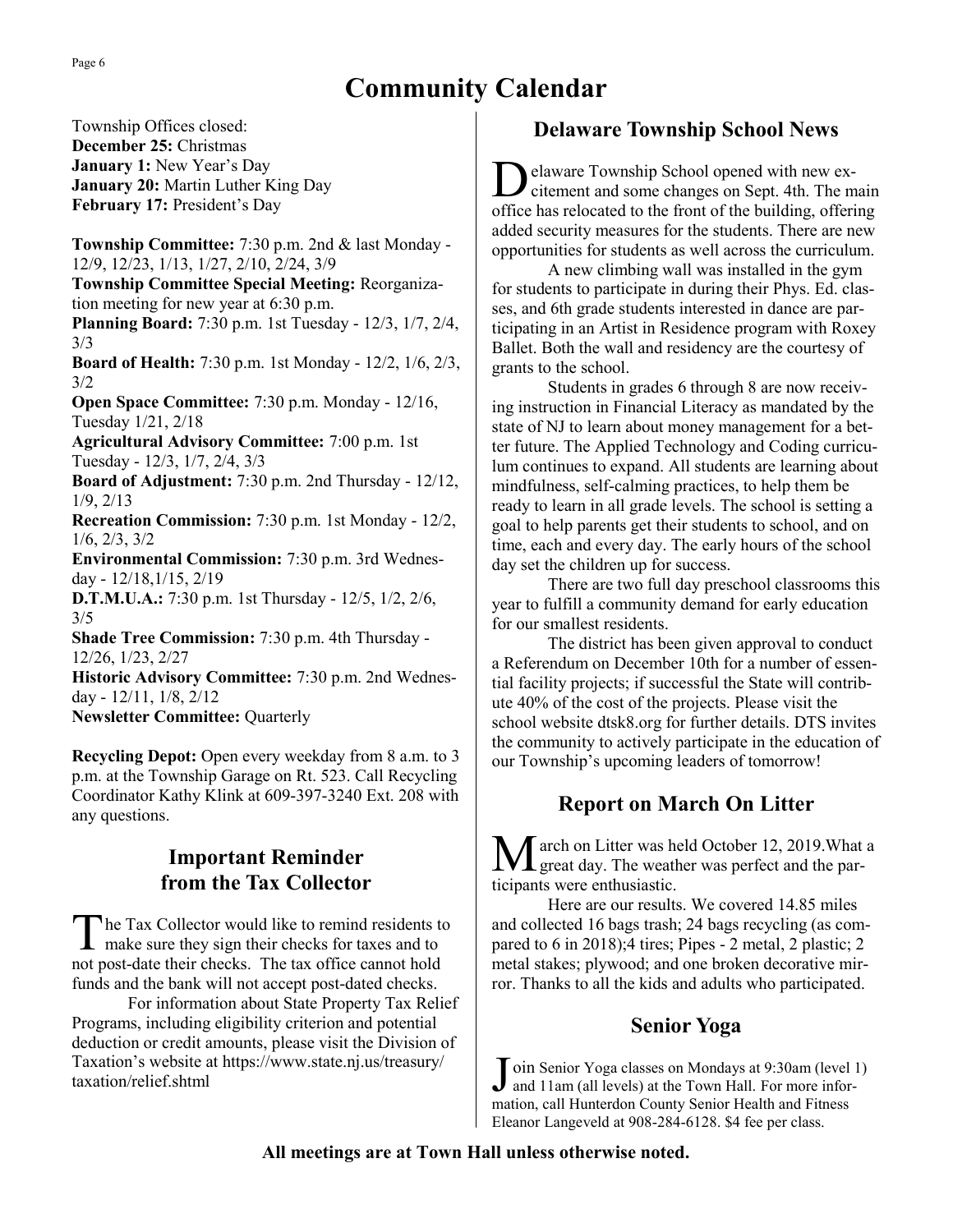### **Church Corner**

### **Amwell Church of the Brethren**

40 Sandbrook Headquarters Rd, Stockton, NJ Tel: 609-397-4842 Web: www.amwell.org

**Sunday school:** 9:15 a.m. **Worship Service:**10:15 a.m. **Wed night Bible study:** 7:00. **Friday night youth group:** 7:00 **Dec 6:** The Browders, a southern gospel group 7pm **Dec 24:** Christmas eve service 7pm **Dec 31:** Watch night service 8pm-midnight. Fun, fellowship, food and pray in the new year.

### **Cornerstone Christian Church**

226 Locktown-Sergeantsville Rd, Stockton, NJ Tel: 908-237-5227 Web: www.ccc-hc.org Email: pastor-keith@ccc.hc.org

#### **Sunday Worship Service:** 10:30 a.m. **Sunday School for all ages:** 9:15 a.m.

**Dec. 7, 2pm:** Memorial service for long time Delaware Township resident and centenarian Edith McCloughan who passed away in August. Edith's family has long roots in Delaware Township. including her father, former Township committeeman and state assemblyman Emmert Wilson.

**Dec. 24, 6pm:** Christmas Eve Candlelight service

### **Sandy Ridge Church**

47 Sandy Ridge Road Stockton NJ 08559 Tel: 609-397-0371 Email: sandyridgechurchnj@gmail.com Facebook: Sandy Ridge Community American Baptist Church Web: https://sandyridgechurch.wixsite.com/srbc

**Worship:** Sunday mornings 11:00am **Sunday School:** Sunday mornings 11:00am **Dec. 8, Noon:** Tree/Sanctuary Decorating and Christmas Dinner **Dec. 22, 11:00am:** Christmas Cantata "Holy Child" **Dec. 24, 7:30pm:** Candle Light Service **March 16th, March 21st, 9am-1pm:** Annual Flea Market and Bake Sale. Tables for rent \$18.00 each. **Missions Outreach Collection:** Donations of children and small adult clothing, flip flops, sandals or crocs,

school supplies and Bibles can be dropped at the church in box outside. Money donations can be mailed directly to the church. Items collected will be sent to the Philippians for our mission project.

### **Sergeantsville United Methodist Church**

624 Rosemont Ringoes Rd., Stockton, NJ Tel: (609) 397-2333 Web: www.sergeantsvilleumc.com Facebook: https://www.facebook.com/sergeantsvilleumc Worship: Sundays at 10:00 am

### **Free Rabies Clinic December 7: 10 am to 12 Noon**

V ou are welcome to attend the free rabies clinic at the Township Public Works Department on December 7 Township Public Works Department on December 7 from 10:00 to 12:00 noon. Pets must be on a leash or in a carrier. You can obtain a three-year rabies vaccination for pets one year old and over, or a one- year vaccination for pets under a year old.

PLEASE CHECK YOUR RABIES CERTIFI-CATES TO SEE IF YOUR PET NEEDS A VACCINA-TION. Your current rabies shot CANNOT EXPIRE BE-FORE NOVEMBER 1, 2020. For example, if your rabies certificate expires 8/16/20 your pet needs to be vaccinated before you can receive the license. If you cannot attend the December 7 Clinic, contact the Hunterdon County Health Department at 908-788-1351 or visit http:// www.co.hunterdon.nj.us/health/rabiesclinics.html to learn about free clinic dates offered by other municipalities.

### **Dog/Cat License Renewals January 1, 2020 - February 28, 2020**

T o renew your dog and/or cat license for 2020, applications must be received after January 1 and postmarked before February 28. Please do not submit the renew request before January 1. There is also a drop off box at the police station next to the brick walkway available 24/7 before Feb. 28.

Licensing applications were mailed to residents, and can be found on the Township website, at the Police station (visit Monday through Friday, between 8am and 3pm), and at the free rabies clinic December 7, 10 am to 12 noon at the Township garage. If your application is not postmarked by February 28, beginning March 1, 2020 late charges will be added. There are no exceptions. If you have tenants on your property, please let them know.

### **Sergeantsville Volunteer Fire Company Breakfast**

The SVFC breakfasts are continuing. Please join the Fire Department for a great breakfast while contribhe SVFC breakfasts are continuing. Please join the uting to a great organization on the following dates: Sunday, December 15th — Breakfast with Santa!!

Next Year: Breakfasts on Sundays January 19, February 16, and March 22.